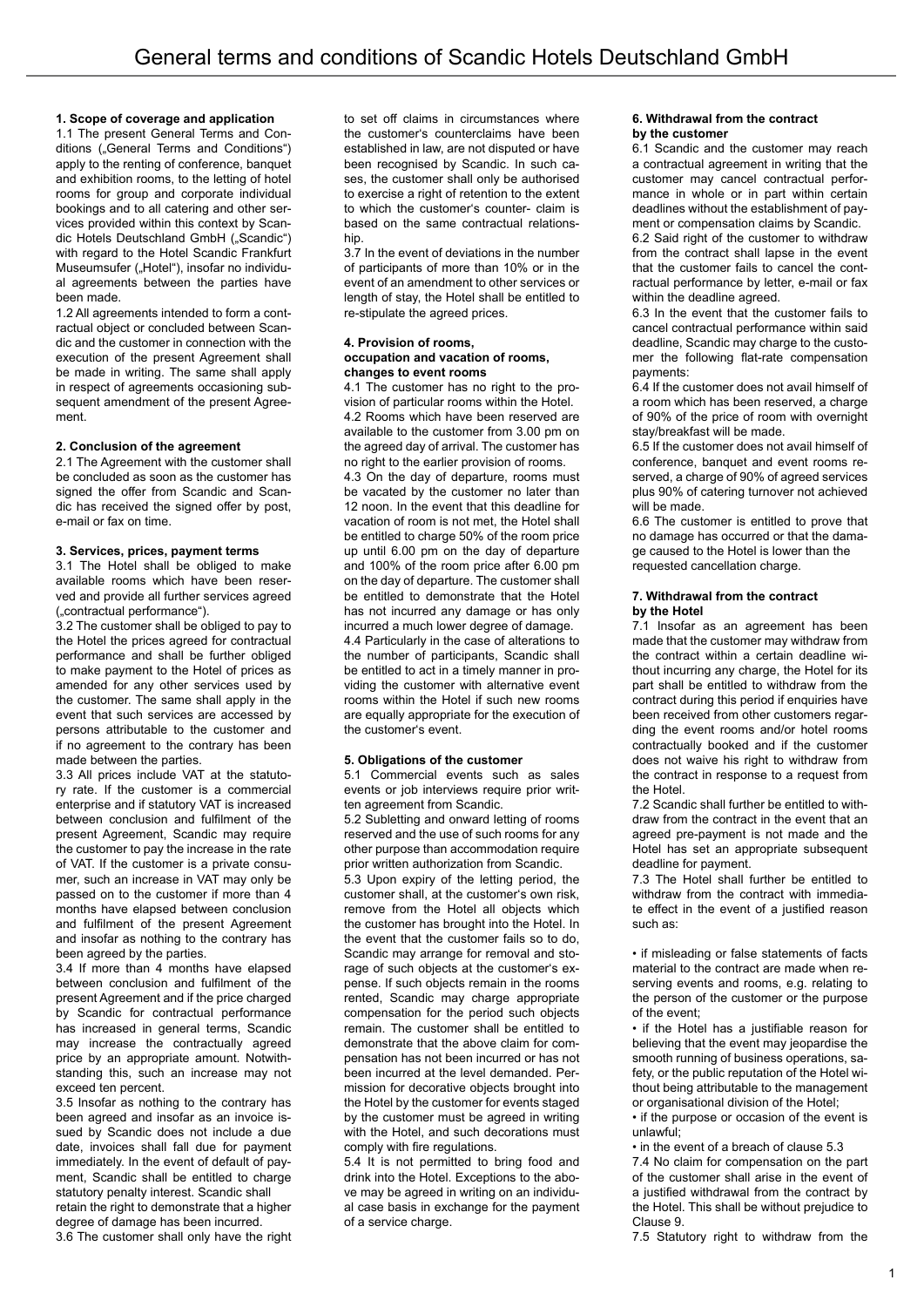contract pursuant to § 323 et seq. German Civil Code (BGB) is not affected.

## **8. Force majeure, withdrawl and cancellation**

8.1 In cases of force majeure at the place of performance, such as in particular natural catastrophes (floods, earthquakes, high water), strikes, lawful lockouts and epidemics (including pandemics and outbreaks, provided that a risk assessment of at least "high" has been established by the Robert Koch Institute), the parties can withdraw from the contract if the incident that can be classified as force majeure occurs during the period of performance of the contractual service.

Apart from this, events up to February 28, 2023 (start of event is decisive here) are subject to the condition that if the booked contractual performance may not/cannot take place in the booked form due to legal or official requirements at the event location as a result of the coronavirus pandemic or similar serious reasons, Scandic is entitled to offer the customer an alternative form of performance. This may be refused by the customer only on duly justified grounds, which he or she must prove.

If such an adapted contractual performance is not possible or reasonable or if it is refused on duly justified grounds, both parties are entitled to cancel the event free of any charge. The right to cancel free of charge does not apply if the legal or official requirement in opposition to the event exists solely at the customer's level or is aimed at the customer as the addressee.

8.2 If the customer invokes travel problems, a ban to enter the Federal Republic of Germany must be decreed by law or official decision or travel warnings must be issued for the entire Federal Republic of Germany or sub-regions – provided that the respective hotel is located in the relevant region. In the case of bans to enter the Federal Republic of Germany, the customer is entitled to withdraw from the contract free of charge. If a travel warning has been issued for the Federal Republic of Germany or for the relevant sub-region, in which the respective hotel is located, while Scandic is able to fulfill the contract, the parties are obligated to adapt the contract such that the booking can be changed for up to six (6) months. In the event of rescheduling the hotel is entitled to adjust the rate if necessary.

8.3 Cancelled external events do not entitle the customer to withdraw from the contract or cancel the booked room free of charge, unless the event was made a basis of the contract in writing. If the customer is a consumer, text form is sufficient in this regard

**9. Technical equipment and installations** 9.1 The customer shall exercise due care and attention when using technical equipment provided by Scandic and shall return such equipment in proper condition. Insofar as technical equipment is the property of a third party, the customer shall indemnify the Hotel against all claims of third parties which such third parties are able to assert as a result of culpable damage to the technical equipment by the customer.

9.2 The use of the customer's own electrical equipment with the electricity supply of the Hotel requires the agreement of the Hotel. Any malfunctions or damage to the technical installations of the Hotel caused by the use of such devices shall be charged to the customer insofar as the Hotel is not responsible. The Hotel may record and charge for electricity costs incurred by the use of such devices on a flatrate basis.

9.3 Malfunctions to technical or other equipment supplied by the Hotel will be rectified immediately wherever possible. Payments may not be withheld or reduced insofar as the Hotel is not responsible for such malfunctions.

## **10. Commission**

Scandic Hotels in Germany pay 10% commission incl. VAT on the gross total turnover on all services booked by the organiser and provided directly by the hotel. The commission will be charged against the gross amount on the total invoice.The commission will be paid by the hotel after receipt of a list of all business transactions concluded or intermediated, as far as and as soon as the respective final invoice has been fully paid by the end customer of the hotel. In case the hotel only receives a partial payment on the final invoice, the agent shall only be entitled to a claim for an equivalent pro rata commission. If the end customer does finally not pay, for reasons for which the hotel cannot be held responsible, the agent is not entitled to a commission; already received commissions must be returned to the hotel.

# **11. Repair of defects,**

## **liability of Scandic, limitation of claims**

11.1 In the event that malfunctions or defects arise in respect of services provided by Scandic, Scandic shall make every endeavour to rectify such malfunctions or defects as soon as it becomes aware of them or immediately upon receipt of a complaint from the customer. The customer shall be obliged to undertake all reasonable actions to remedy the malfunction and minimise any possible damage.

11.2 The liability of Scandic – regardless of whether such liability arises as a result of contractual or non-contractual claims – shall in all cases be exclusively governed by the following provisions. Liability for compensation on the part of Scandic is otherwise excluded. Insofar as liability of Scandic is excluded or limited, the same shall apply in respect of liability to third parties entering into contact with or availing themselves of contractual performance at the instigation of the customer.

11.2.1 Scandic shall be liable in accordance with the statutory stipulations for damage to life, limb or health caused by negligent or intentional breach of obligation by Scandic including by its representatives or vicarious agents.

11.2.2 Scandic shall further be liable in accordance with the statutory stipulations insofar as the customer asserts claims for compensation as a result of an intentional or grossly negligent breach of obligation by Scandic including by its representatives or vicarious agents or caused by the fact that Scandic has acted culpably in being in breach of a cardinal contractual duty (a duty the fulfilment of which is required for the proper execution of the contract and compliance with which the contractual partner regularly relies and is entitled to rely upon). Notwithstanding this, liability for compensation by Scandic in such cases shall be limited to foreseeable damages which typically occur except in a case where Scandic including by its representatives or vicarious agents have acted with intent or in a grossly negligent manner.

11.2.3 The Hotel shall in particular not be liable for damages of the customer which occur to vehicles in the Hotel's garage or in the Hotel's car park and shall further not be liable for alarm calls, taxi orders, post and goods deliveries, storage orders and forwarding orders which have not been carried out or not properly carried out except where it has acted with intent and gross negligence.

11.2.4 Scandic shall further be liable, insofar as relevant, in accordance with the compulsory statutory stipulations pursuant to § 701 et seq. German Civil Code (BGB) relating to the bringing of things onto the premises of innkeepers.

11.2.5 Scandic assumes no liability for services provided by third parties on the premises of the Hotel which have been instigated by the customer and further assumes no liability for damages caused by the deployment of technical devices by third party companies at the instigation of the customer.

11.2.6 All claims against Scandic shall lapse one year after the beginning of the statutory period of limitation of claims. This shall be without prejudice to the application of statutory provisions for all compensation claims occasioned by gross negligence, intent, damage to life, limb or health or breach of a cardinal contractual obligation.

#### **12. Liability of the customer for damages**

12.1 The customer shall be liable for all damages culpably caused by the customer or by persons coming into contact with the Hotel and its installations at the instigation of the customer, in particular hotel guests and participants in events.

12.2 Our rooms are primarily non-smoking rooms. In the event the customer wants the smoke in his room, please ask for a smoking room when during the booking. In the event the customer disregards the ban on smoking, Scandic is entitled to charge him with the resulting costs of 150 €. The customer shall be entitled to demonstrate that the Hotel has not incurred any damage or that the degree of damage incurred is lower than the flatrate compensation demanded.

#### **13. Settlement of consumer disputes**

The European Commission provides consumers a platform for online dispute settlement which can be found under http:// ec.europa.eu/consumers/odr/.

Scandic is neither willing nor obliged to participate in such a dispute settlement.